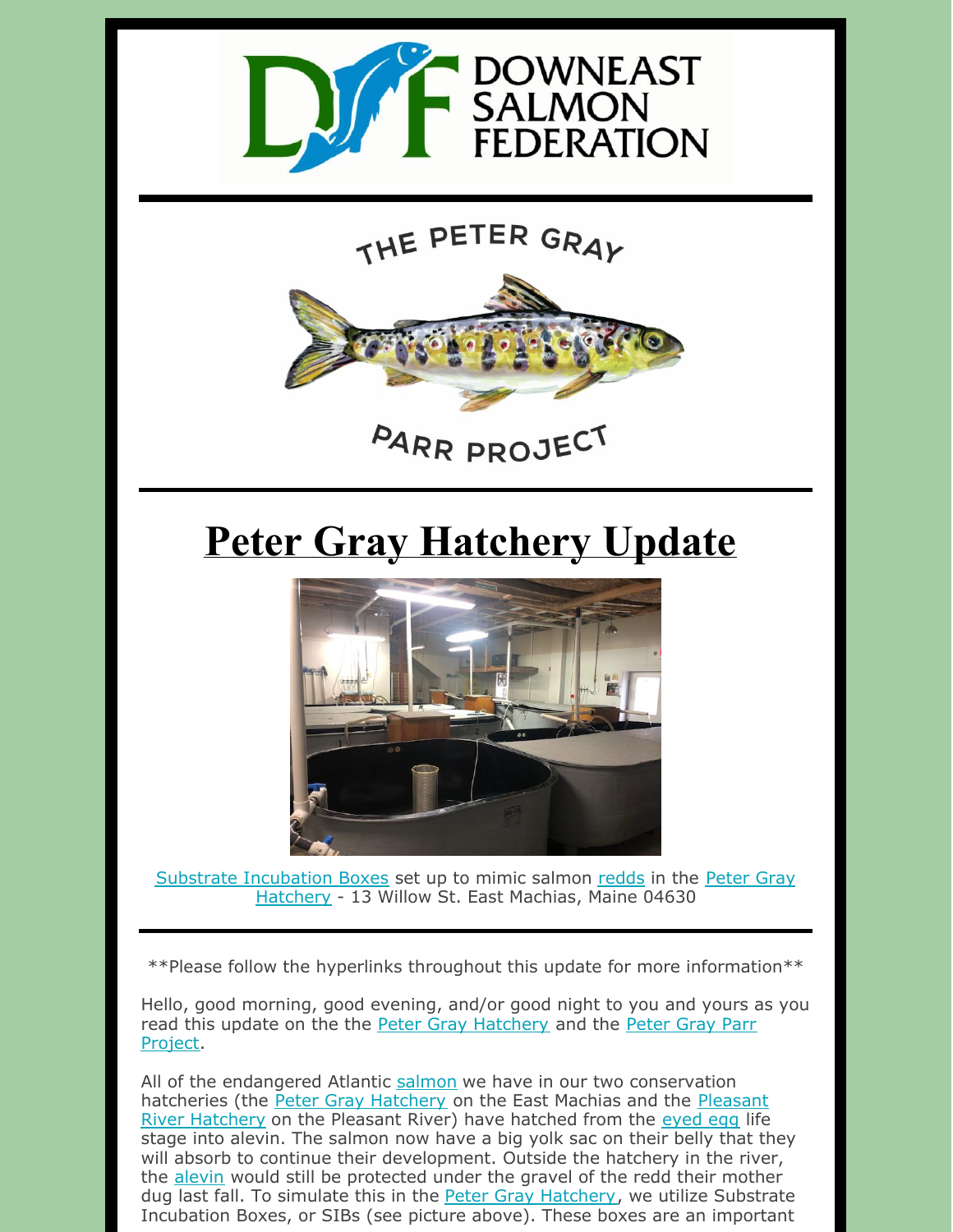piece of the Peter Gray methodology and for those that don't know, here is a snip-it from last month's Peter Gray [Hatchery](https://mainesalmonrivers.org/parr-project/peter-gray-hatchery-report/) update: "These boxes are filled with rocks and plastic media, designed to mimic a salmon [redd](https://mainesalmonrivers.org/parr-project/redd-counting/) (nest) in our hatcheries. These man-made, in-hatchery salmon "redds" expose the alevin to substrate, give them room to spread out versus the egg tray, and allow them to swim up and out of the box in May when they (and the river) are ready. This same process happens in salmon redds found in the river! The goal: DSF hatcheries = extensions of the river = strong salmon." By the time you are reading next month's Peter Gray [Hatchery](https://mainesalmonrivers.org/parr-project/peter-gray-hatchery-report/) update we have [fry](https://mainesalmonrivers.org/parr-project/atlantic-salmon-overview/) swimming in our black rearing tanks!

To check out a video about alevin transfer in the Peter Gray Hatchery please click here: <https://www.youtube.com/watch?v=Vd1smwWvLHo&t=1s>, and be sure to visit and subscribe to our YouTube channel [\(https://www.youtube.com/channel/UC5ufWzE9qT6C5W3DZvclvjA](https://www.youtube.com/channel/UC5ufWzE9qT6C5W3DZvclvjA)) for more videos about the Downeast Salmon Federation.

I do however have some unfortunate news. Due to the COVID pandemic and decisions made outside of DSF's control about smolt trapping equipment use, we have been informed that we will not be able to smolt trap the East Machias River this year. So for those of you that have followed the smolt trapping updates over the years, we will [regrettably](https://mainesalmonrivers.org/parr-project/smolt-trapping/) not be able to provide those to you this year.

Not to leave this update on a sour note, we would like to share some positive news. The success of the Peter Gray Parr [Project](https://mainesalmonrivers.org/parr-project/peter-gray-parr-project/), including adults returning from the ocean at higher rates compared to other stocking strategies, has brought the "little athletes" produced at the Peter Gray Hatchery into the light. This naturalized conservation hatchery that functions as an extension of the river, is combining wild variables in a way that creates something magical. So much so, that DSF is having conversations with the Maine Department of Marine Resources, NOAA, and the US Fish and Wildlife Service (all PGPP partners) about rearing Peter Gray fall parr for the nearby Narraguagus River. These salmon would be of the genetic strain indigenous to the Narraguagus River with the eggs being provided by our PGPP partner, US Fish and Wildlife Service's Craig Brook National Fish Hatchery. This live gene bank conservation hatchery also supplies the river specific eyed eggs for the East Machias and Pleasant Rivers. The Narraguagus River has a long term data set of electrofishing, smolt trapping, and adult returns (adult trapping facility and redd counts), and stocking PG fall parr there would allow a full comparison to the effort entering its ninth year on the East Machias River. DSF has carved out a niche for rearing vigorous fall parr that creates an increased salmon population and it is being requested to expand that niche to other rivers. Truly, this is an achievement to be celebrated. The positive impact of the [PGPP](https://mainesalmonrivers.org/parr-project/peter-gray-parr-project/) is widely accepted, and there is a desire to replicate the process and expand its use to help recover Atlantic salmon. Although it would be a slight departure from Peter Gray methods to raise Narraguagus fish in East Machias river water, this is a step in the right direction until a Peter Gray style conservation hatchery can be built on this very important salmon river. Imagine the excitement around rising salmon populations when the PGPP is replicated in multiple rivers.

If you are new to receiving these updates and would like to catch up on some you have missed, please visit our website **[here](https://mainesalmonrivers.org/parr-project/peter-gray-hatchery-report/)**. . If there are any of your friends you think would enjoy this content please share with them or let us know their email address to add to the list!

If you like the work we are doing, please considering **[donating](https://mainesalmonrivers.org/parr-project/donate-to-the-peter-gray-parr-project/)** towards the continuation of the Peter Gray Parr [Project](https://mainesalmonrivers.org/parr-project/donate-to-the-peter-gray-parr-project/). We hope this update finds you well and you enjoyed reading about the Peter Gray Parr [Project](https://mainesalmonrivers.org/parr-project/peter-gray-parr-project/). Thank you for all you have done, and continue to do, in the pursuit of Atlantic salmon restoration!

Be healthy and well,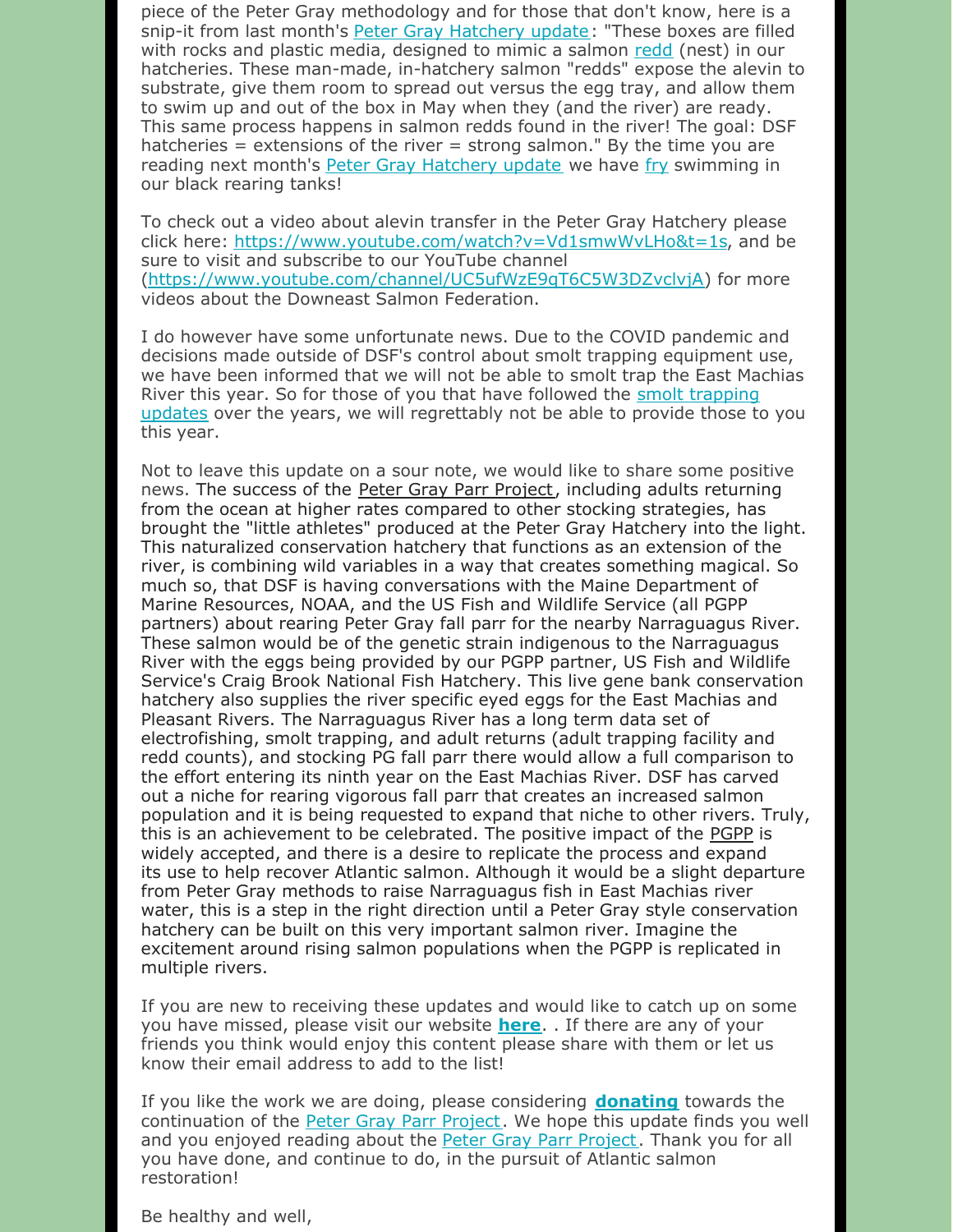Zach





**Welcome Alex** Alex Frank is the newest member of the Peter Gray Parr Project team. Alex earned his Bachelor's Degree in Fisheries and Wildlife with a concentration in fisheries from Paul Smiths College in 2019. Alex worked with Project Share during the 2019 field season right here in Downeast Maine. There he assisted in salmon habitat rehabilitation along the Narraguagus River, to increasing spawning habitat for Atlantic salmon. He also assisted Ernie Atkinson, Marine Scientist II at the DMR Jonesboro office with electrofishing assessments of salmon habitat quality project. This consisted of electrofishing for young of the year salmon in the Machias, Narraguagus, and Pleasant River watersheds. With this data, they could determine the fry dispersal rates, or put another way, how far the young salmon had moved from the redd (nest). Alex has a passion for being outdoors, taking full advantage of what nature has to offer. He enjoys fishing, hunting, and hiking.



DSF's Peter Gray Parr [Project](https://mainesalmonrivers.org/parr-project/peter-gray-parr-project/) Technicians, Mitch and Alex, cleaning egg trays this past month in the Peter Gray [Hatchery.](https://mainesalmonrivers.org/parr-project/the-peter-gray-hatchery/) See what the egg



The former hydroelectric dam on the East Machias River just upstream of DSF's Peter Gray [Hatchery.](https://mainesalmonrivers.org/parr-project/peter-gray-parr-project/) Can you notice anything wrong about the fishway of this dam??? DSF lead the effort to remove this structure in 2000 (see below) to allow the East Machias River to be free flowing. Now the smolts leaving the river, and the adults returning to the river, from the Peter Gray Parr [Project](https://mainesalmonrivers.org/parr-project/peter-gray-parr-project/) don't have a dam to contend with!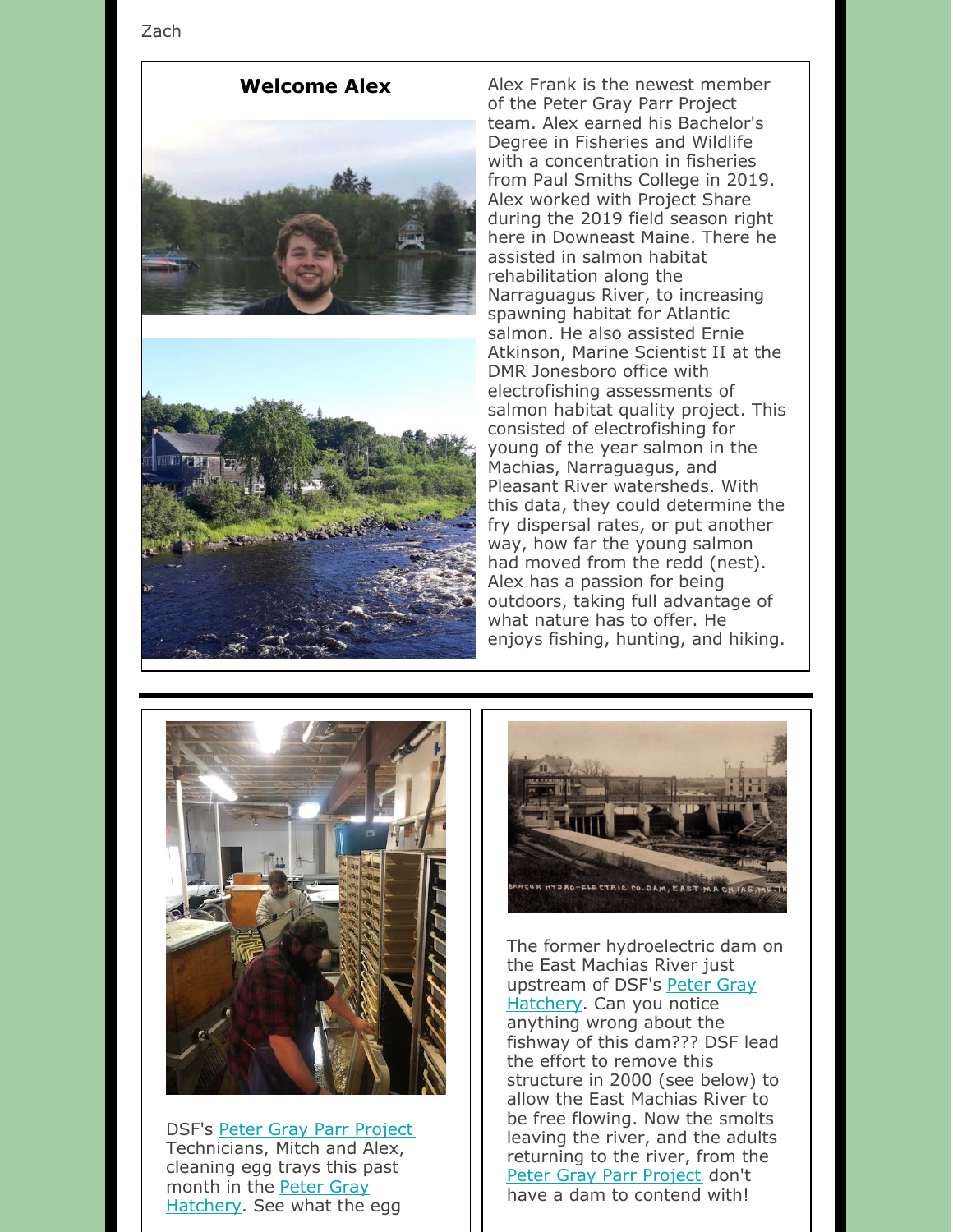



**Are you interested in making a Contribution Pledge [Commitment](https://files.constantcontact.com/6c7a16d6501/5fc13ada-9396-4b48-81a1-cd7f30f9ee0c.docx) to DSF? Click here for the Downeast Salmon Federation Contribution Pledge Form. Thank you!**

You can also support the Downeast Salmon [Federation](http://www.mainesalmonrivers.org) by purchasing some swag! Hats, sweatshirts, and t-shirts can be found **[HERE](https://mainesalmonrivers.org/shop/)**. Other ways to help are to become a [member](https://mainesalmonrivers.org/donate/)!



**PARR PROJECT** 

If you'd like to read more on the Peter Gray Parr Project's [beginnings](https://mainesalmonrivers.org/parr-project/peter-gray-parr-project/) and future please read our Parr Project Booklet.

There is a short Parr Project video on our website **[HERE](https://mainesalmonrivers.org/parr-project/peter-gray-parr-project/)**.



**[DSF](http://mainesalmonrivers.org) is an accredited member of the North Atlantic Salmon Conservation [Organization!](http://www.nasco.int/)**

**Thank you to the Trout and Salmon [Foundation](https://www.troutandsalmonfoundation.org/) for your continued**